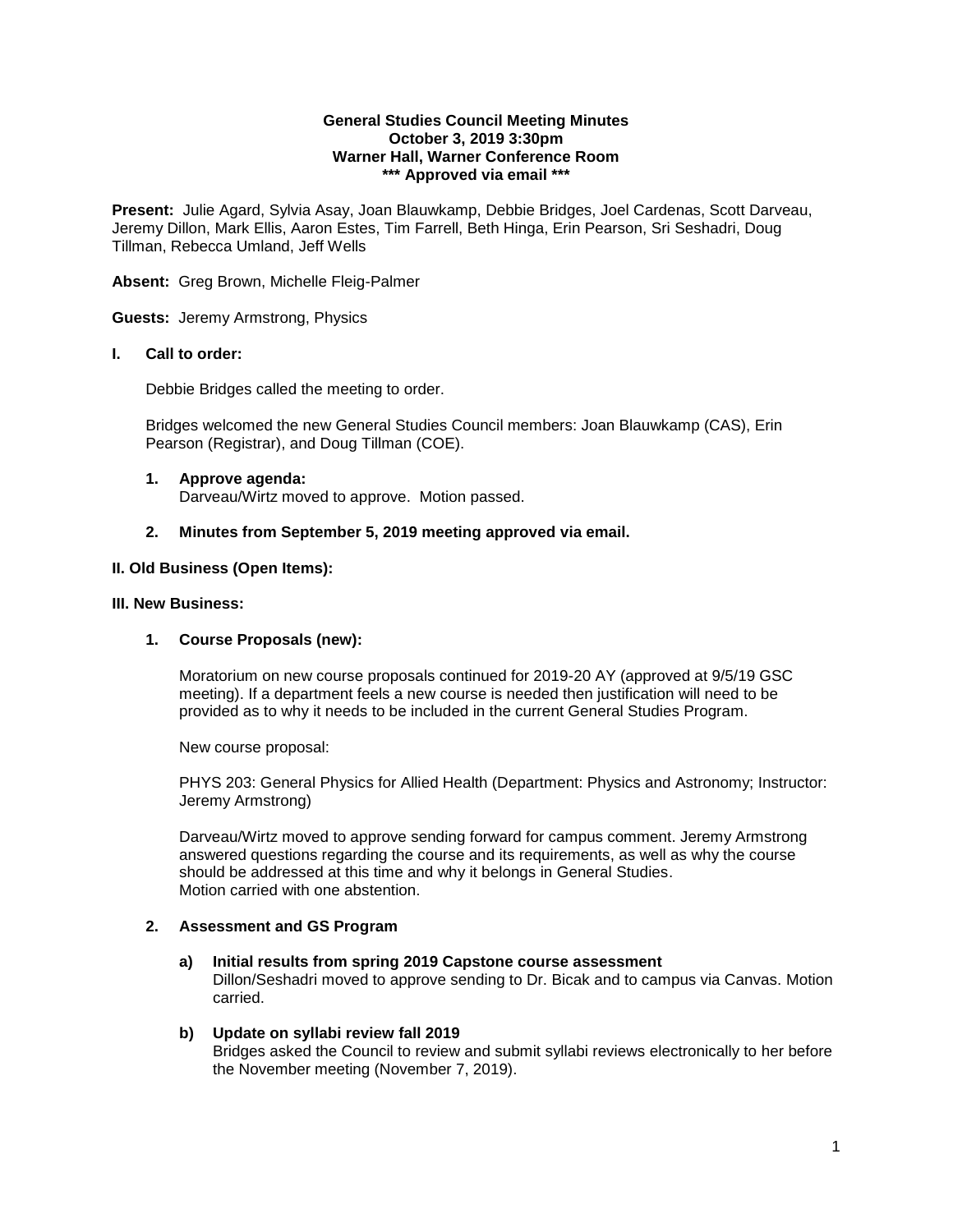**3. GSC Governance Document (College merger and updating GSC Governance Document)**  Bridges thanked Darveau for drafting and submitting edits to the governance document. The draft edits are to be reviewed at this meeting and subsequent meetings until the GSC has worked through the entire document.

Blauwkamp/Wells moved to take up proposed edits one at a time, then vote separately on approval of the entire document. Motion passed.

Item IA1. Darveau/Tillman motion to approve altering membership requirements aligned with new college configuration: "Three tenured faculty members each (from different departments) the College of Education and the College of Business and Technology; six tenured faculty members (from different departments) with a minimum of one faculty member and a maximum of two faculty members from each of the four divisions of the College of Arts and Sciences." Motion carried.

Darveau/Dillon moved to change language to - Nomination process determined by the individual Colleges; two nominees from each College for each opening, selection made by SVCASA in consultation with the Director of General Studies. Motion carried.

Item IA2. Dillon/Seshadri moved to approve changes to Non-voting Members: Striking language about student membership. Motion carried with one abstention.

Darveau/Dillion – change language in Ex Officio Members: Change "Director of Advising" to "Director of Academic Advising and Career Development or representative." Motion carried.

Item IB3. Changes to voting procedures. Voting procedures Blauwkamp/no second – change language to: "Actions are approved by a simple majority of the voting members in attendance." Motion failed due to lack of second.

Wells/Darveau – change language to: "Actions are approved by a simple majority of the voting members in attendance, but the majority must include one vote from CBT, one vote from COE, and one vote each from at from least two divisions of CAS. Motion carried with one abstention.

#### Item IIH. Duties of GSC

Darveau/Dillon moved to approve adding Item H, "Establishing policies with regard to the scheduling of GS courses, especially those unique to GS." Discussion focused on the issue of academic freedom in a department's scheduling of its sections and courses versus the power of the Council to intercede if a department's scheduling practices seemed to be affecting program quality or enrollments elsewhere. Also discussed were questions of whether/when the Council would use this power to develop scheduling policies and how/if the Director could effectively implement them. Motion carried (6 yea, 5 nay).

Item IIIB. Duties of Director of General Studies

Darveau/Seshadri moved to change Item B to: "Coordinating GS offerings with Deans and Chairs in accord with the offering policies established by the GSC." Motion carried with one nay and one abstention.

Darveau/Seshadri moved to suspend discussion of governance document for today to move on to other agenda items. Motion carried.

#### **4. Review/Revision of General Studies Program**

## **a) Campus information sessions debrief**